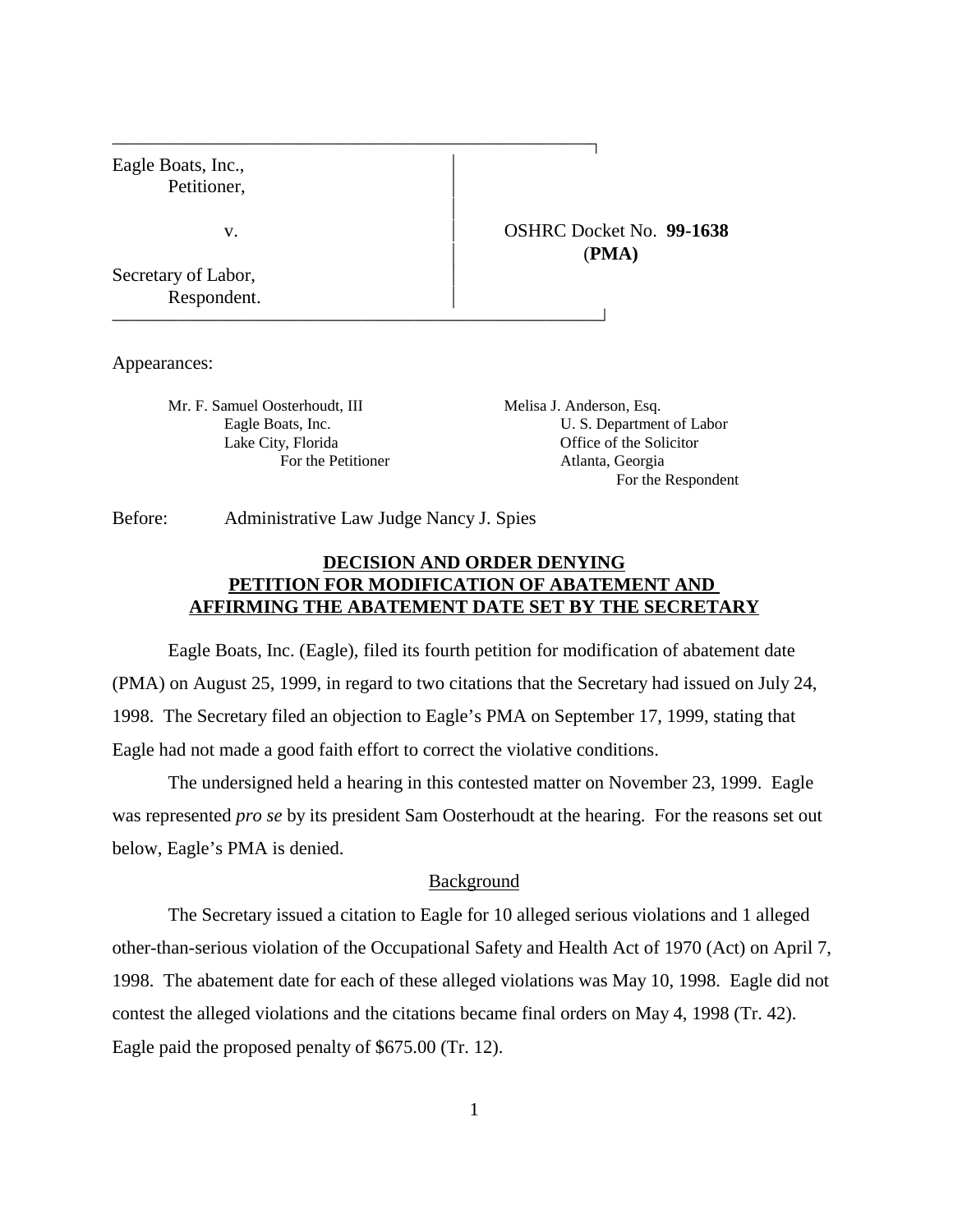The Secretary conducted a follow-up inspection on June 18, 1998, and issued citations for failure to abate (FTA) on July 24, 1998, proposing penalties of \$66,000.00. Eagle did not contest the citations for FTA. At the time of the hearing, Eagle had not paid the penalties (Tr. 14).

The Secretary conducted another follow-up inspection on September 16, 1998, and discovered that Eagle had corrected four of the eleven FTA items (Tr. 44-45).

Following the third OSHA inspection, Eagle submitted its first PMA with OSHA on September 17, 1998. Because it was incomplete, Eagle re-submitted the PMA on September 21, 1998. OSHA granted the PMA on October 13, 1998 (Exh. S-1; Tr. 45-46).

Eagle submitted a second PMA, also incomplete, on December 18, 1998. After receipt of the completed PMA, OSHA granted the PMA on February 2, 1999. In its second PMA, Eagle stated (Exh. S-2):

Eagle Boats has a building currently under development, and construction won't be completed until early March. If Eagle Boats could extend the abatement until March 15, all problems will be resolved to OSHA standards.

Eagle submitted a third PMA on May 14, 1999, stating that its new building "wasn't quite finished but should be finished in August." OSHA granted the PMA on June 1, 1999 (Tr. 49).

Eagle submitted its fourth PMA (incomplete) on August 2, 1999. Eagle submitted a complete PMA on August 23, 1999. This PMA is the subject of this proceeding.

Eagle stated that construction on its new building would now begin in Spring 2000. Eagle would work to bring its current facility into compliance. Eagle stated that it had purchased a gel spray booth and that it sought the assistance of the State Consultation Group in abating the violations at its current facility (Exh. S-4; Tr. 49-50).

OSHA conducted a monitoring inspection on August 11, 1999, and found that most of the original 11 violations were not abated, including some which had previously been corrected, such as placing "no smoking" signs in the spray booth area (Tr. 50-51). OSHA denied Eagle's fourth PMA (Tr. 50).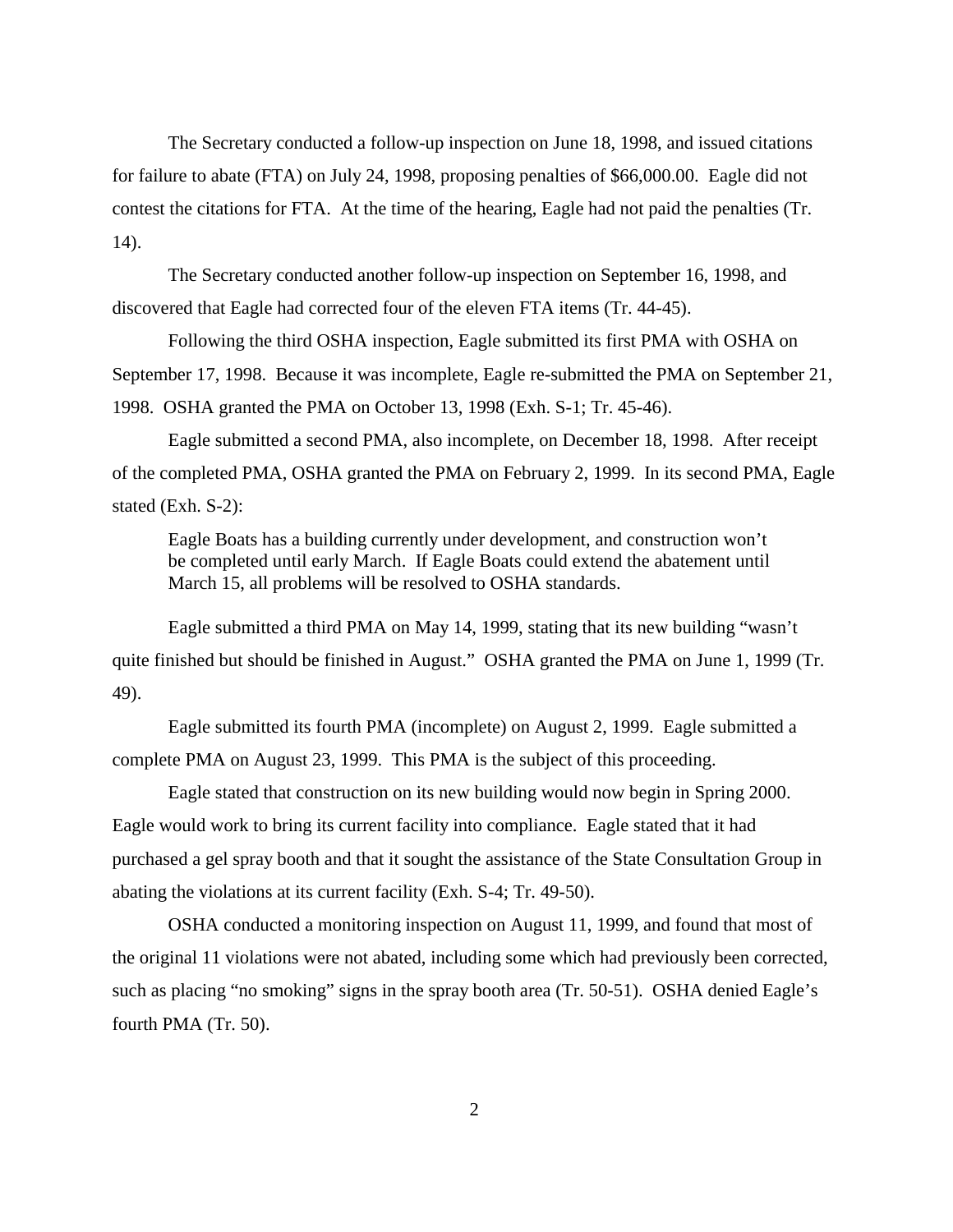#### Eagle's Status as a Corporation

At the hearing, Oosterhoudt claimed that Eagle was no longer doing business because it had gone "bankrupt" (Tr. 3). When asked if Eagle had filed for bankruptcy, Oosterhoudt replied, "No, ma'am. The bank just closed the account out and it was gone." (Tr. 4). Oosterhoudt stated that he was now working as the national sales manager for Luton Marine Corporation, which engages in the same kind of business and uses the same facility as Eagle. When asked if he sold Eagle to Luton, Oosterhoudt replied, "Well, I didn't sell it. It was bought – the assets were purchased by Luton Marine" (Tr. 4).

Eagle presented no evidence other than Oosterhoudt's cryptic testimony to support its claim that Eagle was no longer a corporation. Eagle adduced no documents, bank statements, or records establishing either Eagle's "bankruptcy" or the purchase of its assets by Luton. For the purposes of this proceeding, Eagle will be considered the employer.<sup>1</sup> The existence of a successor corporation was not addressed at the hearing.

## Discussion

Commission Rule 37(a) provides:

An employer may file a petition for modification of abatement date when such employer has made a good faith effort to comply with the abatement requirements of a citation, but such abatement has not been completed because of factors beyond the employer's reasonable control.

Commission Rule 37(d)(3) provides:

An employer petitioning for modification of the abatement period shall have the burden of proving in accordance with the requirements of 10(c) of the Act, 29 U.S.C. § 659(c), that such employer has made a good faith effort to comply with the abatement requirements of the citation and that abatement has not been completed because of factors beyond the employer's control.

In accordance with Commission Rule 37, Eagle has the burden of proving (1) that it has made a good faith effort to comply with the abatement requirements of the citation, and (2) that abatement has not been completed because of factors beyond Eagle's control. It is unnecessary

<sup>&</sup>lt;sup>1</sup> Eagle did not comply with Commission Rule  $37(d)(4)$ , which required it to file a declaration of all parent, subsidiary or affiliate corporations.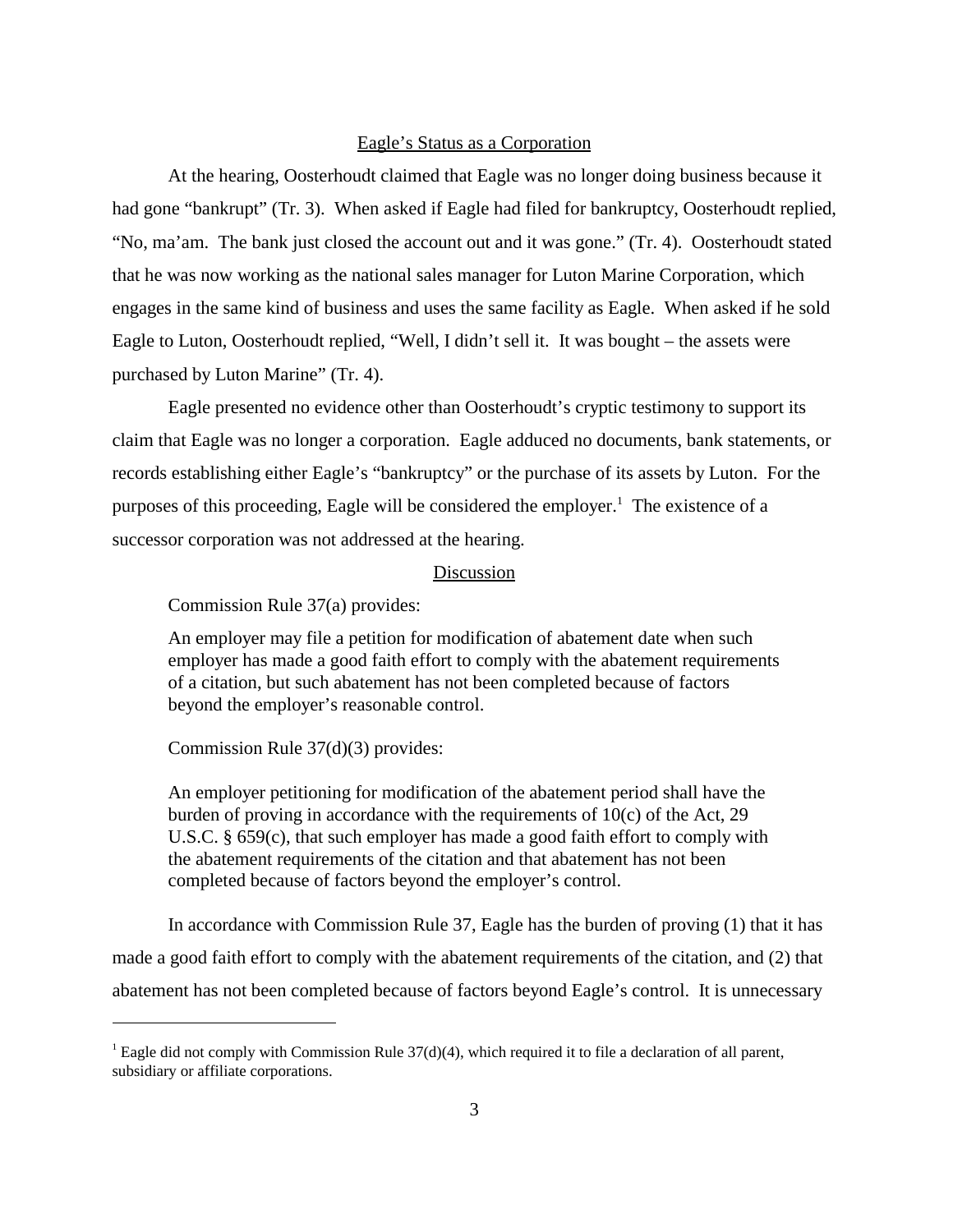to discuss the second element of Eagle's burden of proof because the company has fallen far short of establishing that it made good faith efforts to comply with the abatement requirements. In fact, the record tends to establish bad faith and a pattern of deception on the part of Eagle.

On December 18, 1998, Eagle stated that its new facility was "under development, and construction won't be completed until early March [1999]" (Exh. S-2). On January 8, 1999, Eagle stated that it was "currently building a new plant" and expected it to be complete and ready for occupation by May 15, 1999 (Exh. S-2). In its current PMA, Eagle stated that it is seeking bids for the construction of the new building but that construction would not begin until Spring 2000 (Exh. S-4).

As proof of its intent to build a new plant, Eagle offered two Polaroid photographs showing an empty field with a fence in front of it (Exh. P-1). Eagle did not provide an address or street name for this property. The photographs do not show signs on the property announcing it as the future site of any business. As of the hearing date, Eagle did not have building permits for the property (Tr. 20). Eagle introduced blueprints for a new facility (Exh. P-5). The blueprints are stamped "FOR APPROVAL PURPOSES ONLY." Eagle has failed to introduce any evidence that it actually owns the property shown in Exhibit P-1 or that it has any intention of building a new plant. In fact, Oosterhoudt states that he wants to sell the business and purportedly will build a new facility (Tr. 22):

just simply to make us worth more money. I mean that's done all the time. If you have got a company in business in its own facility, in its own place, certainly we'd sell the whole facility and make more money.

The prospect of Eagle's new facility appears speculative in these circumstances.

Eagle's evidence with regard to abatement of violative conditions at its existing facility is similarly suspect. Eagle introduced into evidence an invoice from American Recycling  $\&$ Metals to show that Eagle's had purchased high-capacity blowers for the spray booth, in abatement of item 36, for the violation of § 1910.107(b)(5)(i) (Exh. P-3). On cross-examination, Oosterhoudt admitted that the fans do not fit the space where Eagle intended to put them. The fans are not plugged in and have never been used at Eagle's plant (Tr. 74-75).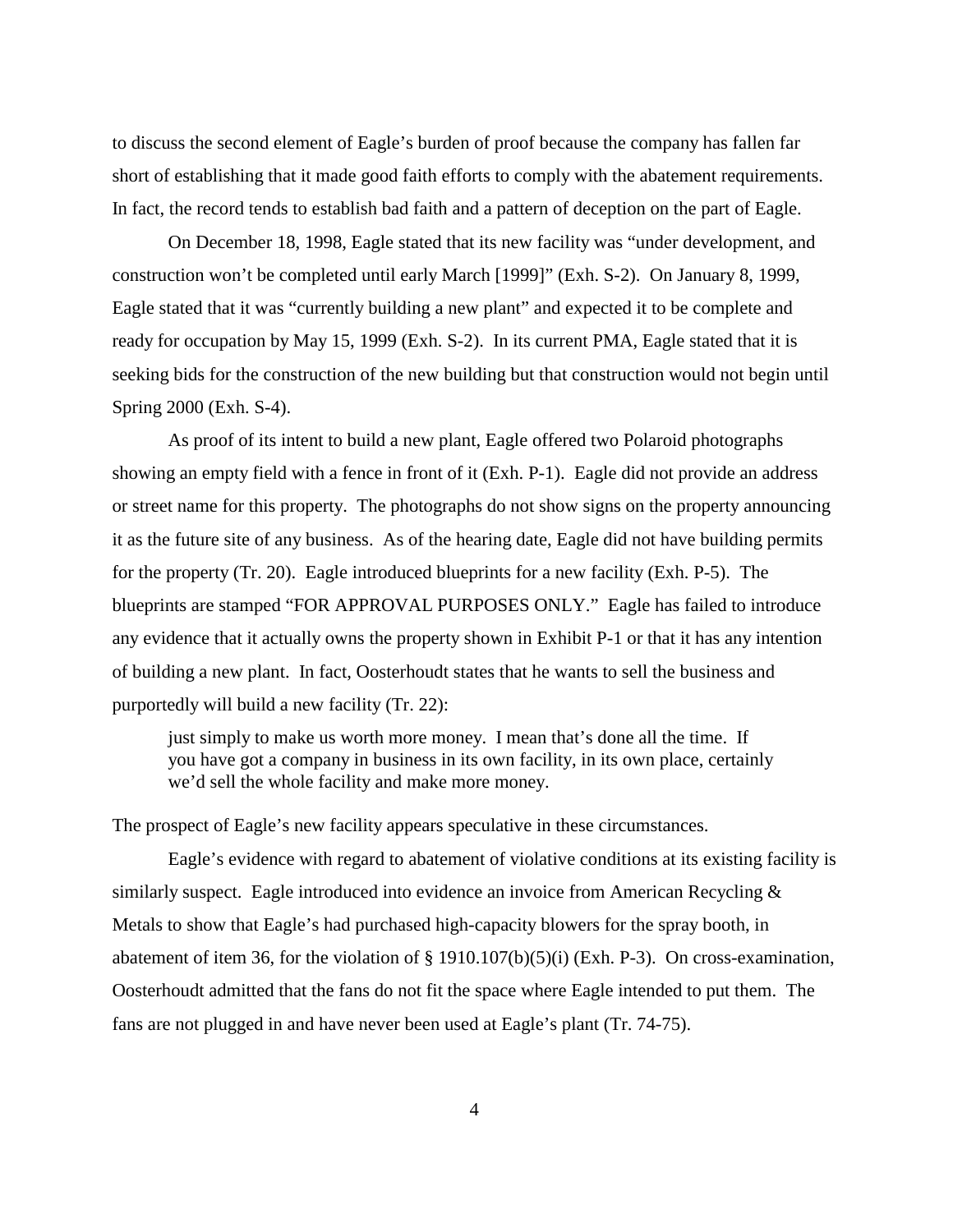Eagle represented in its fourth PMA that it had sought assistance in its abatement of the violations from the Florida Division of Safety's State Consultation Service (Exh. R-4). When OSHA contacted that agency, the State Consultation Service informed OSHA that it had no record of Eagle seeking its assistance (Tr. 51).

Oosterhoudt stated at the hearing that Eagle had joined the Northeast Florida Safety Council (NFSC), a local trade association which sponsors safety and health training courses and other activities for its members (Tr. 17, 66). As evidence of its membership, Eagle submitted a fax cover sheet addressed to Eagle's representative George Magee. The cover sheet states, "We're so happy to have you coming into membership! Here is the invoice for the membership fee. I will also mail the original" (Exh. P-2).<sup>2</sup> Eagle offered no other evidence to corroborate its claim that it joined the NFSC; no receipt for its membership fee; no letter stating that Eagle is a member of the organization; and no certificates for training offered by NFSC. The fax cover letter by itself fails to establish anything more than that Eagle contacted NFSC and expressed an interest in joining the organization.

Eagle has failed to establish that it made any good faith efforts to abate the violations cited by OSHA over a year and a half ago. On the contrary, the record establishes that Eagle has used PMAs to delay and deceive OSHA. Its pattern of duplicity extended into the instant proceeding. Eagle misrepresented its efforts to comply with the cited standards.

Eagle's PMA is hereby denied.

# FINDINGS OF FACT AND CONCLUSIONS OF LAW

The foregoing decision constitutes the findings of fact and conclusions of law in accordance with Federal Rule of Civil Procedure 52(a).

#### ORDER

 $2<sup>2</sup>$  In her post-hearing brief, the Secretary moves to reopen the hearing record to offer rebuttal evidence to Exhibit P-2. The Secretary states (correctly) that Eagle did not provide its proposed exhibits to her prior to the hearing, contrary to the pre-hearing order. Because of the disposition of the case, the undersigned hereby denies the Secretary's motion.